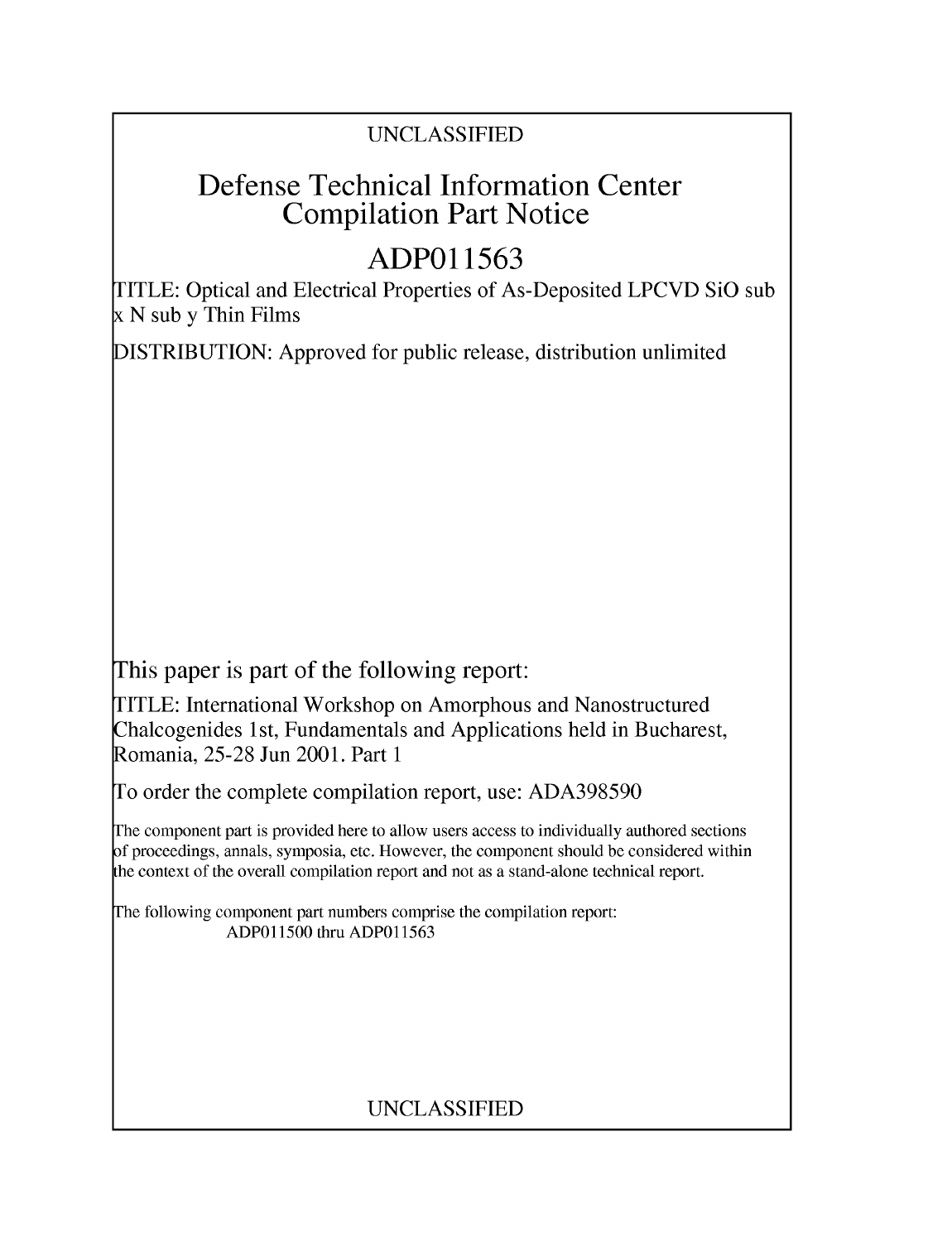### **OPTICAL AND** ELECTRICAL PROPERTIES OF **AS-DEPOSITED** LPCVD SiOxNy **THIN** FILMS

M. Modreanu, Mariuca Gartner<sup>a</sup>, N.Tomozeiu<sup>b</sup>, A. Szekeres<sup>c</sup>

National Institute for R&D in Microtechnologies PO Box 38-160, Bucharest 72225 Romania "Institute of Physical Chemistry, Spl.Independentei 202, Bucharest 77208, Romania <sup>b</sup>Bucharest University, Faculty of Physics, PO Box 11 MG, Bucharest, Romania 'Institute of Solid State Physics, Tzarigradsko Chaussee 72, Sofia 1784, Bulgaria

The silicon oxynitride  $(SiO_vN_v)$  films have several applications in opto- and micro-electronics technology: thin gate dielectrics, optical wave guides and membranes for microelectromechanical systems (MEMS). In some applications it is necessary a controllable variable refractive index of the silicon oxynitride films. In others, the defect density at the Si/  $a-SiO_xN_v$  interface should be well controlled. This paper deals with these issues and an investigation of the relationship between deposition parameters and the physical properties of the a-SiO<sub>x</sub>N<sub>y</sub> films is done. Amorphous silicon oxynitride films of various compositions were deposited by low-pressure chemical vapor deposition (LPCVD) at temperature around 800'C and 400 mTorr, using mixture of  $SiCl<sub>2</sub>H<sub>2</sub>-NH<sub>3</sub>-N<sub>2</sub>O$ . The investigations on optical and electrical properties of the samples were made using spectroellipsometry and capacitancevoltage measurements. Optical and microstructural parameters of the films were calculated from spectroellipsometry data using different approaches (Bruggeman-EMA, Cauchy, Sellmeier and Wemple-Di Domenico). The refractive index dispersion curves were well fitted with both the Cauchy and the Sellmeier theoretical models. The equivalence between the parameters that characterize the two models is established. As the Wemple and Di Domenico approximation applied to our samples has shown, the optical band gap values decrease with the increase of the nitrogen content in the  $SiO_xN_y$  films. The analyses of 1 MHz capacitancevoltage characteristics revealed low densities of the interface traps. This is attributed to the nitrogen incorporation at the  $SiO_xN_v/Si$  interface, which leads to suppression of interface trap generation.

(Received May 20, 2001; accepted June 11, 2001)

*Keywords:*  $SiO_xN_y$  thin films, LPCVD, Optical gap

#### **1.** Introduction

The low pressure chemical vapour deposition (LPCVD) silicon oxynitride  $(SiO_xN_v)$  films have several applications in microelectronics and optoelectronics industry: passivating coatings [1-6], thin gate dielectrics [2] and, membranes and optical wave guides for microelectro-mechanical systems (MEMS) [3]. Controllable variable refractive index of the silicon oxynitride films, which are of growing interest in integrated opto-electronical devices, resistance to oxidation, low mechanical stress are some properties of these films.

This paper presents the correlation between deposition parameters, material properties and internal structure. The investigation on optical and electrical properties was made using spectroellipso-metry (SE) and the analyses of 1 MHz capacitance-voltage characteristics. In order to calculate the optical and microstructural properties of the films from SE data, we used three different approaches: Bruggeman-EMA [7] Cauchy and Sellmeier [8].

#### 2. Experimental details

LPCVD silicon oxynitride thin films were deposited on 3-inch (100) p-type silicon wafers. The a-SiO<sub>x</sub>N<sub>V</sub> films were formed by reacting dichlorosilane (SiH<sub>2</sub>Cl<sub>2</sub>) with nitrous oxide (N<sub>2</sub>O) and ammonia (NH<sub>3</sub>). The total deposition pressure was 400 mTorr. Relative gas flow ratio  $r = Q_{N,0}/Q_{NH_3}$ , deposition temperature and pressure have a great influence on the film composition. Two of these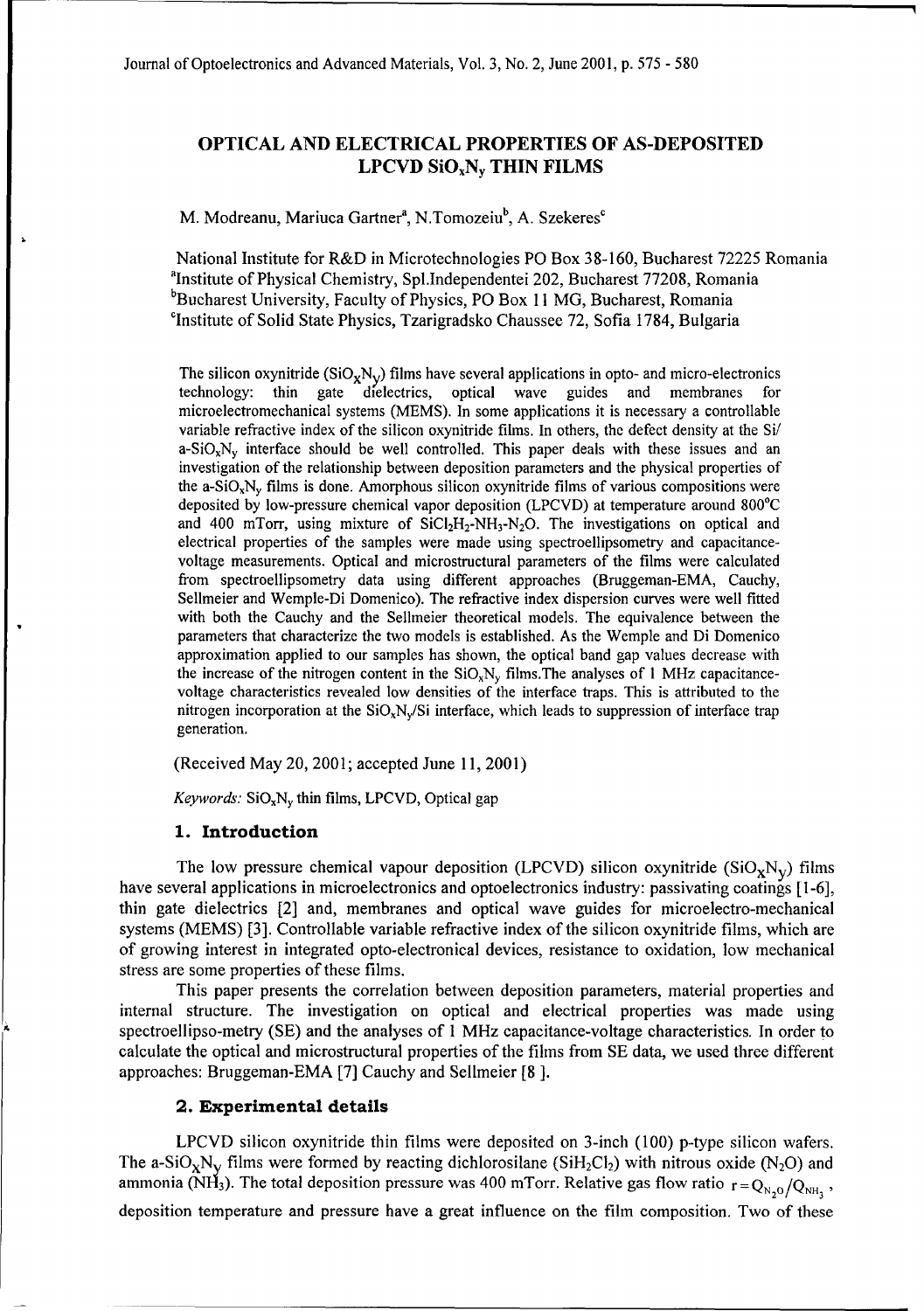parameters were varied during our experiments: the relative gas flow ratio was between 0 and 8 for 860 $\degree$ C deposition temperature; keeping the r parameter constant (r=3.5) the deposition temperature was increased from 820'C to 880°C. We have also deposited the silicon nitride films from dichlorosilane and ammonia (NH<sub>3</sub>) at 800°C using a relative gas flow ratio SiH<sub>2</sub>Cl<sub>2</sub> / NH<sub>3</sub> = 0.25. Before deposition, the substrates were chemically cleaned using a 10 % HF solution in order to remove the native oxide.

The film thickness, the dispersion of the refractive index and optical gap were determined using spectroscopic ellipsometry in 320-800 nm wavelength range. All SE measurements were done at an incidence angle of 70'.

For electrical characterization of LPCVD-SiO<sub>x</sub>N<sub>y</sub> films, conventional, room temperature 1 MHz C-V technique was applied. For this purpose, metal-insulator-silicon (MIS) capacitors were formed by vacuum thermal evaporation of aluminum dots onto  $SiO_xN_y$  surface through a metal mask, while onto silicon backside continuous **Al** filn was evaporated. The effective dielectric charge density  $(Q_{\text{eff}})$  was calculated from the flat band voltage shift in the 1 MHz C-V curves. The interface traps density  $(D_{ii})$  was estimated from the comparison of the 1 MHz experimental with the corresponding ideal C-V characteristics.

#### **3.** Results and discussions

The most significant optical properties in amorphous materials, the optical gap  $(E_g)$  and the refractive index (n) are obtained using the SE measurements. Normally, both of them depend on the composition of the films. We have calculated the coefficients x and y in the  $SiO<sub>x</sub>N<sub>y</sub>$  formula using Temple-Boyer formula (error lower than 1%) [9]:

$$
n=2-0.41x+0.07x^2=1.45+0.19y+0.16y^2
$$
 (1)

and the results are given in Table 1. The sample identification is made by its refractive index values (at  $\lambda$ =632.8 nm). In the last row of the table 1 there are the values for Si<sub>3</sub>N<sub>4</sub> and we can observe that the normalization to the silicon label produces a good value for nitrogen.

| 1.61 | 1.21 | 0.56          |
|------|------|---------------|
| 1.70 | 0.86 | 0.79          |
| .82  | 0.50 | 1.04          |
| 1.98 | 0.05 | 1.32          |
| 2.00 |      | $\mathcal{A}$ |

Table **1.** Results concerning the film composition, obtained using the Temple-Boyer formula.



Fig. 1. The refractive index dispersion and the fit with Cauchy's formula.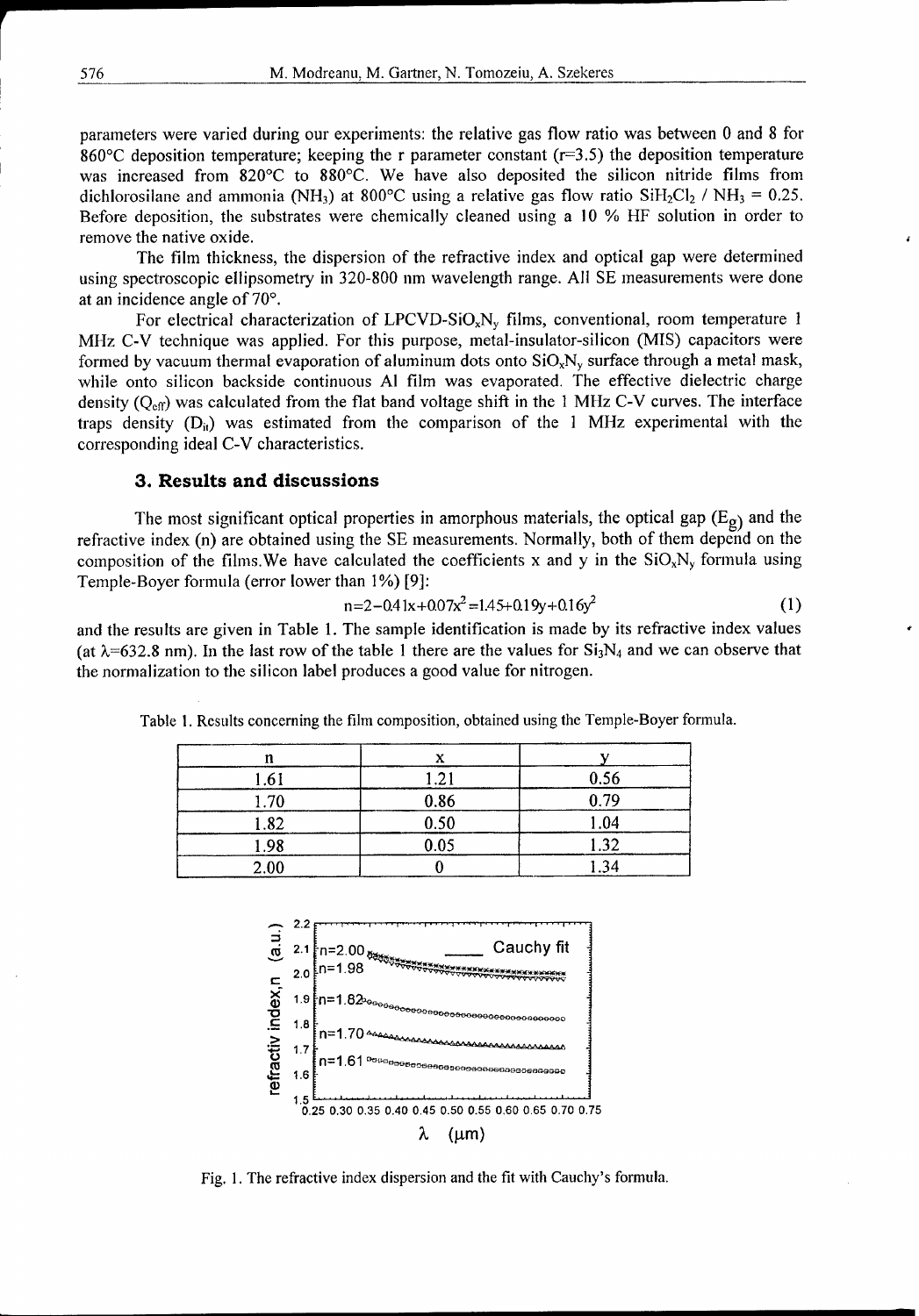We have studied the spectral dispersion of the refractive index for our five different a- $SiO_xN_y$  samples (Fig.1). The dispersion spectra of the refractive index was fit using the Cauchy formula:

$$
n = \alpha + \frac{\beta}{\lambda^2},\tag{2}
$$

where  $\alpha$  and  $\beta$  are the Cauchy's parameters and  $\lambda$  is the wavelength of light used at SE. For  $\lambda \rightarrow \infty$ , the significance of the  $\alpha$  parameter appears immediately as  $n_{\alpha}$ . The values of the fit parameters and the fit quality parameter  $(x^2)$  are presented in Table 2.

| n    | α    | $(*10^{-2})$ |                  |
|------|------|--------------|------------------|
| 1.61 | 1.59 | 0.87         | $1.3 \; 10^{-6}$ |
| 1.70 | 1.68 | 0.90         | 6.3 $10^{-7}$    |
| 1.82 | 1.78 | 0.11         | $1.25\ 10^{-6}$  |
| 1.98 | 1.94 | l .5         | $2.3910^{6}$     |
| 2.00 | 1.97 | .3           | $1.22~10^{-6}$   |

Table 2. Cauchy parameters and the fit quality.

Another model used in the refractive index dispersion study is the Sellmeier' model that gives:

$$
n^2 = 1 + \frac{A\lambda^2}{\lambda^2 - B} \tag{3}
$$

where A and B are the Sellmeier parameters. Under these conditions we can see that  $n_{\infty} = \sqrt{1+A}$  and the calculated values are given in the fourth column of the Table 3. Comparing these values with the  $\alpha$  values from table 2 we find a good agreement.

| n    |       | $B*10^{-2}$ | $n_{\infty}$ | $B*10^{-2}$ (eqn (5)) |
|------|-------|-------------|--------------|-----------------------|
| 1.61 | 1.826 | 1.579       | 1.59         | 1.512                 |
| 1.7  | 1.847 | 1.565       | 1.68         | 1.564                 |
| 1.82 | 2.221 | 1.614       | 1.79         | 1.610                 |
| 1.98 | 2.792 | 1.787       | 1.85         | 1.784                 |
| 2.00 | 2.882 | 1.646       | 1.97         | 1.644                 |

Table 3. Sellmeier constants for the studied  $SiO_xN_v$  thin films.

Wemple and Di Domenico [10] have developed a model where the refractive index dispersion is studied in the region of transparency, bellow the gap, using the single-oscillator approximation. Defining two parameters, the oscillation energy,  $E_0$ , and the dispersion energy,  $E_d$ , the model concludes:

$$
n^{2}(\omega) - 1 \leq \frac{E_{d}E_{o}}{E_{o}^{2} - E^{2}}
$$
 (4)

Both Wemple parameters can be obtained from the slope and the intercept with the Y axis of the plot  $(n^2-1)^{-1} = f(E^2)$ . The energy oscillation and dispersion energy values are given in Table 4. The dispersion energy measures the average strength of interband optical transitions. Wemple and Di Domenico have related this parameter with the coordination number for anion and the valence electrons number per anion. In our case the  $E_d$  values increase with increasing the silicon nitride relative percentage in the films (the bonds' number per nitrogen atom is higher in comparison with that of oxygen atom). The oscillator energy is related by an empirical formula to optical gap value:  $E_0$ =1.7 $E_g$  [11,12] The calculated values of the optical gap are also presented in table 4. We can see that, higher oxygen content in film means a higher optical gap value. This result is very important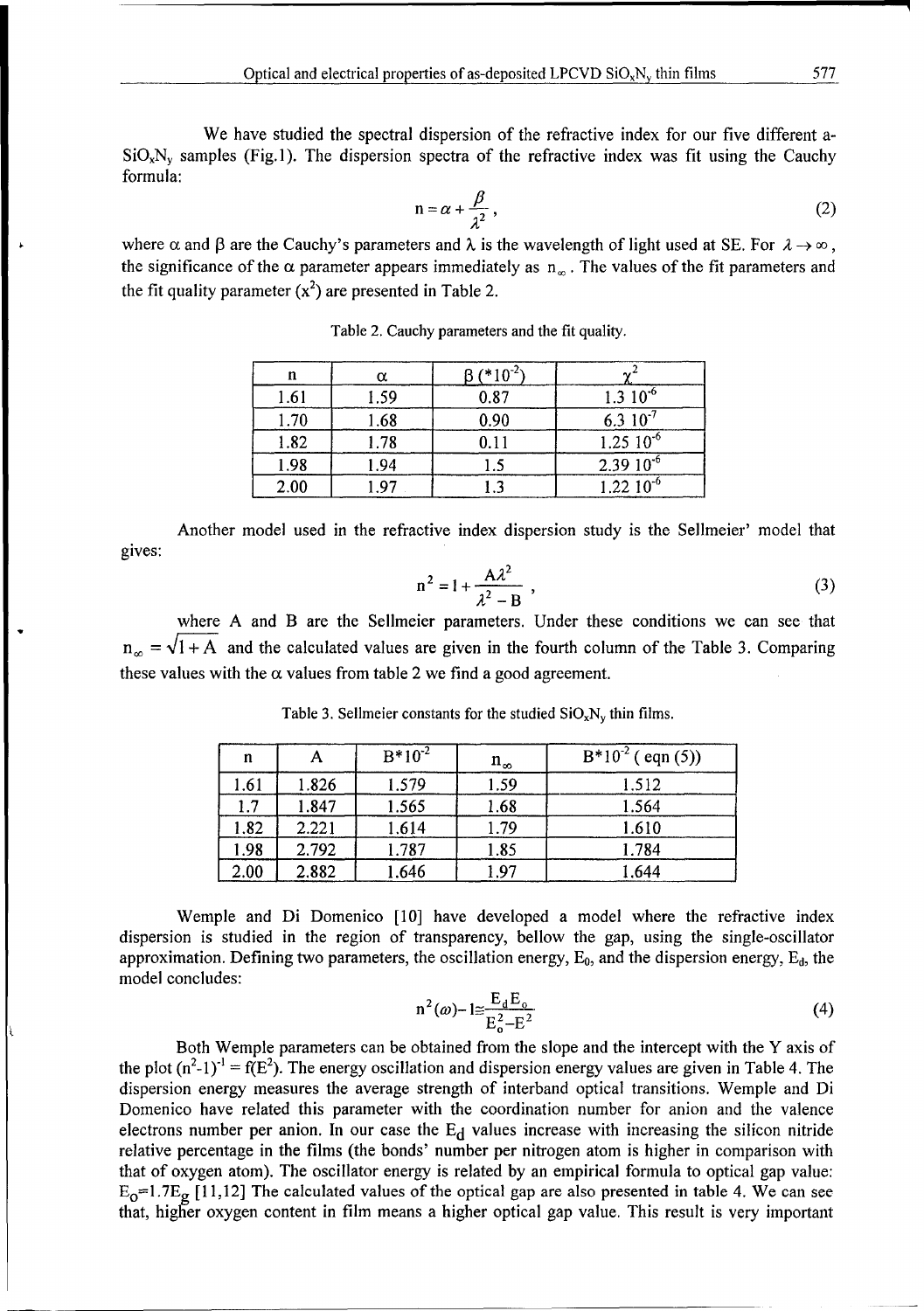because it shows that the refractive index and the optical gap of the material can be controlled by the deposition conditions.

Applying the Sellmeier's model and the Wemple's model on the same photon energy range, the A and B parameters can be expressed as:

$$
A = \frac{E_d}{E_0} \text{ and } B = \frac{h^2 c^2}{E_0^2}
$$
 (5)

where h is the Plank's constant and c is the light speed in vacuum.

We have calculated the B-parameter values using eqn (5) and the results are given in Table 3. A comparison between the third and the fifth columns shows the good agreement between the two optical models.

The influence of the relative percentage of oxygen on the optical gap values can be observed from the correlation of the results presented in Table 1 and 4. In such way, we have correlated the two optical films' parameters with each other and, an optical one with a structure parameter. As it is known, when the effective refractive index decreases, the value of the optical gap increases. One the other hand, higher silicon dioxide in the film means higher optical gap values. For silicon nitride film, we have obtained a good agreement with the literature, concerning the optical gap: 5.43eV in comparison with 5.35 eV [13].

Typical high-frequency capacitance curves for  $SiO_{0.50}N_{1.04}$  and  $SiO_{0.86}N_{0.79}$  samples are plotted in Fig. 2. The density of effective fixed charge **Qef** is estimated from the flatband voltage values and are presented in Table 5. For sample  $\rm SiO_{0.50}N_{1.04}$  no hysteresis in the C-V curve and lower **Qeff** are observed. This can be related to higher amount of nitrogen present in the near- interface region, which attaches unsaturated Si bonds ( $O<sub>3</sub>=Si'$ ). As the oxygen content increases, the interface region approaches the standard  $Si/SiO<sub>2</sub>$  as can be seen in Fig.1. The small hysteresis is indicative for the presence of slow interface traps with a density of  $4 \times 10^{10}$  cm<sup>-2</sup>.

The densities of the interface traps are given in Table 5. The dielectric permittivity,  $\varepsilon_{i}$ , is calculated from the dielectric capacitance,  $C_i$  in the strong accumulation regime ( $C_i = \varepsilon_i \varepsilon_0 s/t_i$ ). Its value is also given in Table 5. According to the refractive index behavior, as the oxide fraction becomes higher in the film structure the dielectric permittivity decreases.

| n    | $E_d$ (eV) | $E_0$ (eV) | $E_{g}$ (eV) |
|------|------------|------------|--------------|
| 1.61 | 15.48      | 10.09      | 5.93         |
| 1.73 | 18.25      | 9.96       | 5.86         |
| 1.82 | 21.66      | 9.78       | 5.75         |
| 1.98 | 25.94      | 9.28       | 5.46         |
| 2.00 | 27.87      | 9.23       | 5.43         |

Table 4. Optical gap and Wemple Di Domenico parameters for the studied films.

Table 5. The dopant density, N<sub>a</sub>, the effective dielectric charge density, Q<sub>eff</sub>, and the dielectric permittivity,  $\varepsilon_1$  for SiO<sub>0.50</sub>N<sub>1.04</sub> (1) and SiO<sub>0.86</sub>N<sub>0.79</sub> (2) samples

| Sample | $N_2$                | $\mathcal{Q}_{\text{eff}}$ | $\epsilon_{\rm i}$ |
|--------|----------------------|----------------------------|--------------------|
|        | (cm                  | $\text{cm}^{-2}$           |                    |
|        | $1.3 \times 10^{15}$ | $1.42 \times 10^{11}$      | 5.10               |
|        | $1.3 \times 10^{15}$ | $3.82 \times 10^{11}$      |                    |

The distribution of the interface traps over the silicon energy gap is displayed in Fig. 3. Again, the higher nitrogen content leads to smaller density over most of the bandgap. Obviously, trivalent Si such as  $Si_3 \equiv Si'$  forms rigid Si-N bonds reducing the intrinsic stress at the interface.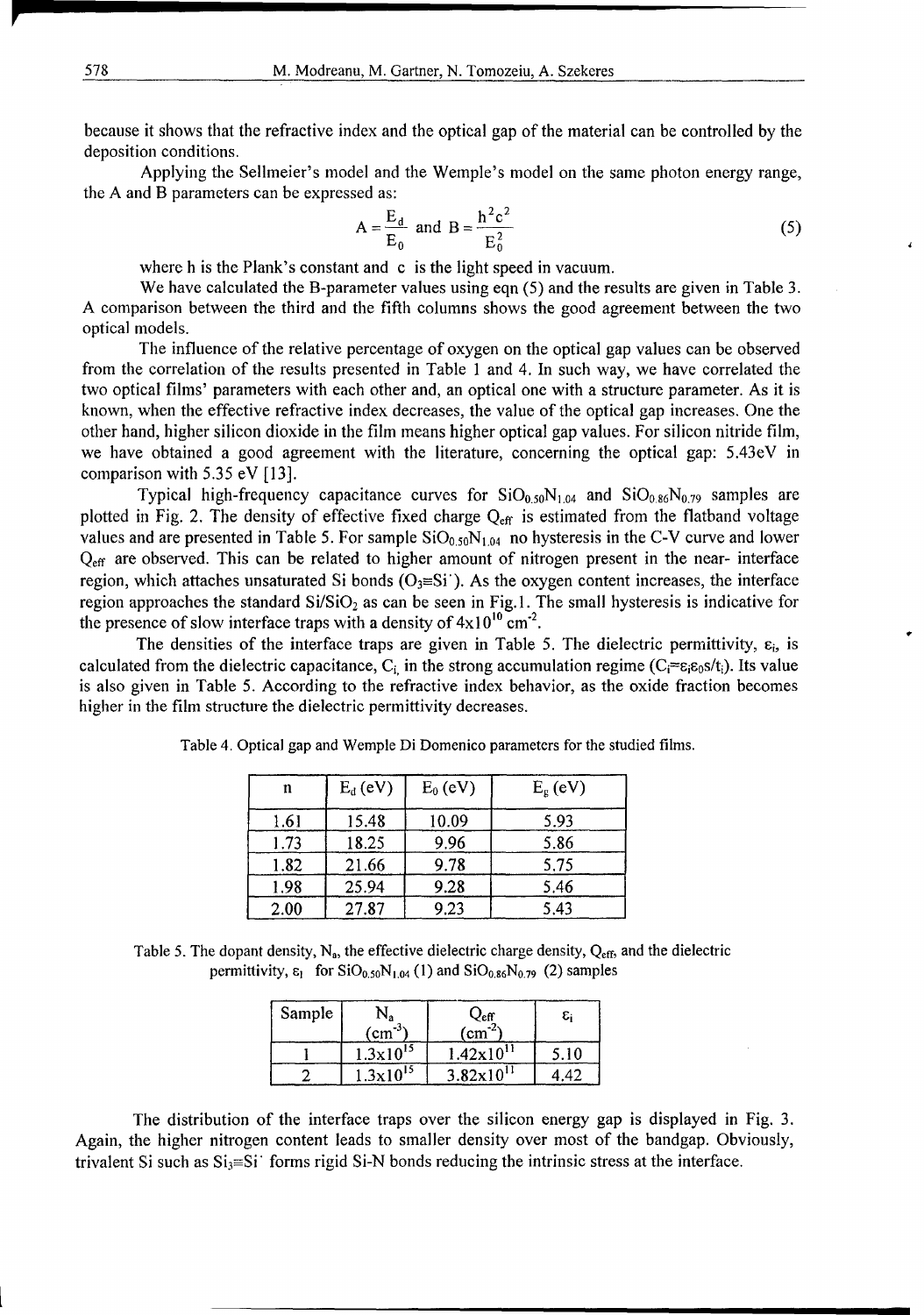



characteristics of MIS structures for  $SiO<sub>0.5</sub>N<sub>1.0</sub>$ (1) and  $SiO_{0.86}N_{0.79}$  (2).

Fig. 2. Normalized 1 MHz capacitance-voltage Fig. 3. Energy distribution of the interface traps,  $D_{it}$ , in the Si bandgap.

As a consequence, the density of interface traps related to deformed and/or dangling bonds becomes lower. The lower intrinsic stress at the interface is supported by the low trap density approaching the conduction band edges.

The higher density near midgap, in the sample with deficit in nitrogen, can be connected with large amount of trivalet Si defect centers.

#### 4. Conclusion

The content of this paper can be synthesized as:

**1.** Deposition of LPCVD a-SiON films it's a good solution to obtain films with controlled refractive index;

2. The dispersion of the refractive index for samples with different silicon dioxide content was successfully fitted with Cauchy and Sellmeier formula;

3. The optical gap energy  $(E_{\rm g})$  and the oscillator energy  $(E_{\rm o})$  become higher, while the oscillator strength  $(E_d)$  lower, with increase of the silicon dioxide in the film. The latter is indicative for the stronger Si-N than Si-O bonds.

4. The optical gap and the dispersion energy values were determined using Wemple and Di Domenico approximation.

v) From the C-V data analysis we can conclude that the observed much lower total density of defects in  $SiO_xN_v$  in comparison with conventional thermal  $SiO_2/Si$  structures is due to the effect of nitrogen incorporation, which produces strong S-N bonds to replace the weak Si-O bonds and to saturate the  $O_3 = Si'$  and  $Si_3 = Si'$  dangling bonds.

#### References

[1] A. J. Lowe, M. J. Powell, S. R. Elliott, J. Appl. Phys. **59,** 1251 (1986).

[2] B. B. Ilic, Hewlett Packard J., 33, 25 (1982).

**[3]** M. Modreanu, P. Cosmin, Procc. of Int. Conf. of Semic.-CAS'96, 323 (1996).

[4] H. Kurata, M. Hirose, Y. Osaka, Jap. J. of Appl. Phys., 20, 11, L811, (1981).

- **[5]** F. H. P. M. Habraken, R. H. G. Tijhaar, V. F van der Weg, A. E. T. Kuiper, M. F. C. Willemsen, J. Appl. Phys., 59, 447 (1986).
- [6] B. H. Augustine, E. A. Irene, Y. J. He, K. J. Price, L. E. McNeil, K. N. Christensen,

D. M. Maher, J. Appl. Phys., 78, 402 (1995).

[7] D. A. G. Bruggeman, Ann. Phys. 24, 636 (1935).